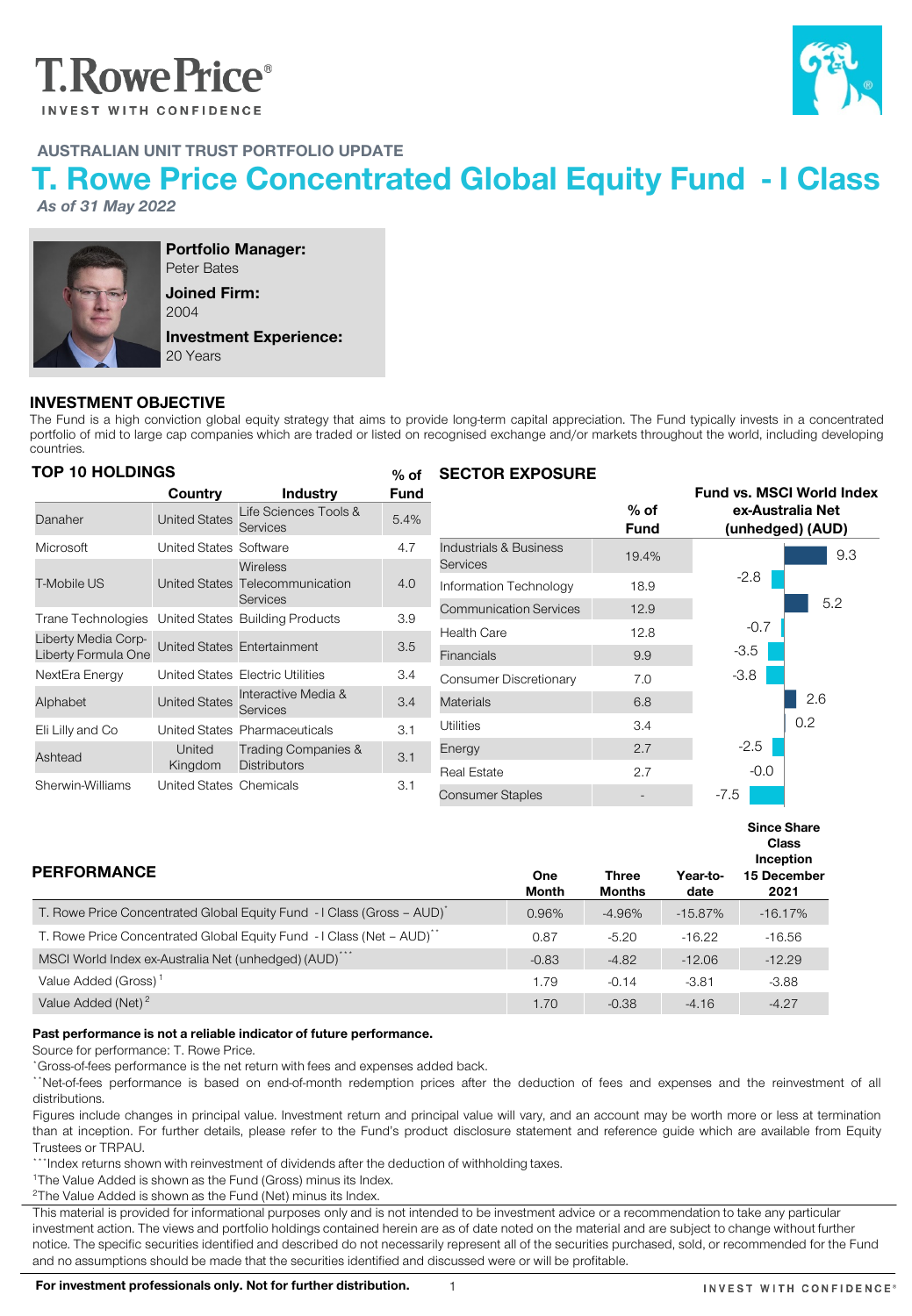# COUNTRY DIVERSIFICATION (TOP 10)

|                      | % of Fund | Index ex-<br>Australia Net<br>(unhedged)<br>(AUD) |
|----------------------|-----------|---------------------------------------------------|
| <b>United States</b> | 64.7%     | 69.7%                                             |
| United Kingdom       | 7.6       | 4.6                                               |
| France               | 7.3       | 3.3                                               |
| Netherlands          | 4.7       | 1.3                                               |
| Japan                | 4.5       | 6.3                                               |
| Taiwan               | 2.5       | 0.0                                               |
| Canada               | 2.5       | 3.8                                               |
| Germany              | 1.4       | 2.3                                               |
| Argentina            | 1.3       | 0.1                                               |

MSCI World

## MARKET REVIEW

In Australian dollar terms, global equity markets declined in May. Bearish sentiment prevailed for much of the period amid continued concerns about inflationary pressures, slowing global growth, and geopolitical tensions; however, some positive data points helped partially offset negative sentiment near the end of the month.

U.S. stocks fell modestly overall, but a late-month rally helped recover some of the more negative returns from earlier in the period. Early in the month, Federal Reserve policymakers announced a 50-basis-point increase in the federal funds target rate—the largest since 2000—to a range of 0.75% to 1.00%. The central bank also announced plans to begin reducing its balance sheet in June. Worries that the Fed would be unable to achieve a "soft landing" by raising rates enough to curb inflation without causing a recession hampered sentiment throughout the month, even as much current and backward-looking economic data indicated continued solid expansion. The month's data suggested that inflation pressures might have peaked in March, but price pressures for both consumers and businesses remained near multi-decade highs, and there were concerns that inflationary pressures were moving beyond manufacturing and energy supply chains and becoming more broadly embedded in the economy.

Shares in developed Europe were mixed amid concerns that rising inflation could prompt faster-than-expected interest rate increases and cause a recession. Chinese lockdowns and Russia's invasion of Ukraine added to the uncertainty. European Union leaders agreed at the end of the month to ban all seaborne Russian oil deliveries, covering about two-thirds of such imports, within months. Meanwhile, Russia's state-owned energy company Gazprom cut off gas supplies to the Netherlands, Finland, Poland, and Bulgaria for refusing to pay in rubles rather than dollars. The eurozone economy was more resilient than previously thought in the first quarter, with the revised data showing a 0.3% expansion. Official data showed inflation accelerated more than expected in May to another record high of 8.1% and spread more broadly across the economy. The European Central Bank cut its forecast for 2022 GDP growth to 2.7% from 4.0% and raised its estimate for inflation to 6.1% from 3.5% to reflect higher energy prices.

Performance in developed Asian markets also varied. Japanese equities gained in May. Additional monetary easing in China and signs that the authorities there would allow segments of the economy to reopen following stringent coronavirus lockdowns, as well as the imminent relaxation of Japan's strict border controls in June, supported sentiment. With Japan's economic recovery lagging behind global peers, the Bank of Japan reiterated its commitment to massive monetary stimulus, despite some concerns about building inflationary pressures.

Emerging equity markets were widely mixed. Latin American markets produced strong gains and significantly outperformed other emerging regions. Thanks in part to rising commodity prices, the resource-rich Latin American region has been somewhat insulated from the geopolitical turmoil in emerging Europe. Emerging Asian markets were mixed. Chinese markets advanced after Beijing rolled out measures to support an economic slowdown worsened by pandemic lockdowns under the country's zero-COVID policy. Indian stocks performed worst. Emerging European markets were also mixed. Stocks in the Czech Republic and

| PORTFOLIO CHARACTERISTICS          | <b>MSCI World</b><br>Index ex-<br><b>Australia Net</b><br>(unhedged)<br>(AUD) |       |  |
|------------------------------------|-------------------------------------------------------------------------------|-------|--|
| Number of Issuers                  | 37                                                                            | 1,458 |  |
| Top 20 Issuers as Percent of Total | 65.4%                                                                         | 25.0% |  |
| Percent of Portfolio in Cash       | 3.4%                                                                          |       |  |
| Portfolio Turnover (12 Months)     |                                                                               |       |  |
| <b>Active Share</b>                | 88.6%                                                                         |       |  |

Poland rose; however, shares in Hungary, whose economy depends greatly on imported Russian oil and natural gas, fell significantly. Turkish shares also pulled back, as the country is a major importer of energy commodities.

Sector performance in the MSCI World Index ex Australia was mixed in AUD terms. Energy was the clear leader, with utilities and financials also posting gains, while consumer staples, real estate, and consumer discretionary fell the most.

#### FUND REVIEW

The portfolio outperformed the MSCI World ex Australia Index Net for the one-month period ended May 31, 2022. At the sector level, stock selection contributed the most to relative returns, while sector allocation was also positive. Stock selection in communication services contributed the most to relative performance, led by our positions in Charter Communications and T-Mobile. Health care names also boosted relative returns, especially our holdings in Danaher, Eli Lilly, and Bayer. Conversely, our underweight to energy detracted the most from relative performance. At the regional level, stock selection in North America contributed the most, while holdings in developed Europe detracted.

#### **OUTLOOK**

We entered the year with the expectation that inflationary pressures would be more durable than expected but that inflation would begin to peak and normalize in the latter half of the year. However, Russia's invasion of Ukraine has injected a new set of risks into the global economy, and we believe the impact from the war could be longer lasting than initially anticipated. The structural imbalances created by the Russian-Ukraine conflict will require a meaningful realignment and investment to correct. Inflation remains elevated, commodity prices have surged, and most developed central banks are tightening monetary policy, which has led to high levels of volatility in the market and a notable risk-off environment.

As always, we think it is a near impossible task to predict macro issues and remain focused on building a style-balanced, concentrated portfolio of high-conviction names across the style spectrum that we believe can perform well in any market. However, we do think the likelihood of a recession over the next 18 months is higher than it was before the war in Ukraine. As such, we have been adding some more cyclical names to the portfolio that we think are well positioned for a range of scenarios over the coming months.

We remain true to our investment framework, are avoiding portfoliodefining macro variable exposures, and are leveraging our research advantage through bottom-up stock picking, with a focus on high-quality, world-leading companies that possess strong pricing power and differentiated service capabilities or products. We continue to believe our robust research platform, worldwide fundamentally-driven investment process, and multi-dimensional view on risk management is well suited for the current environment.